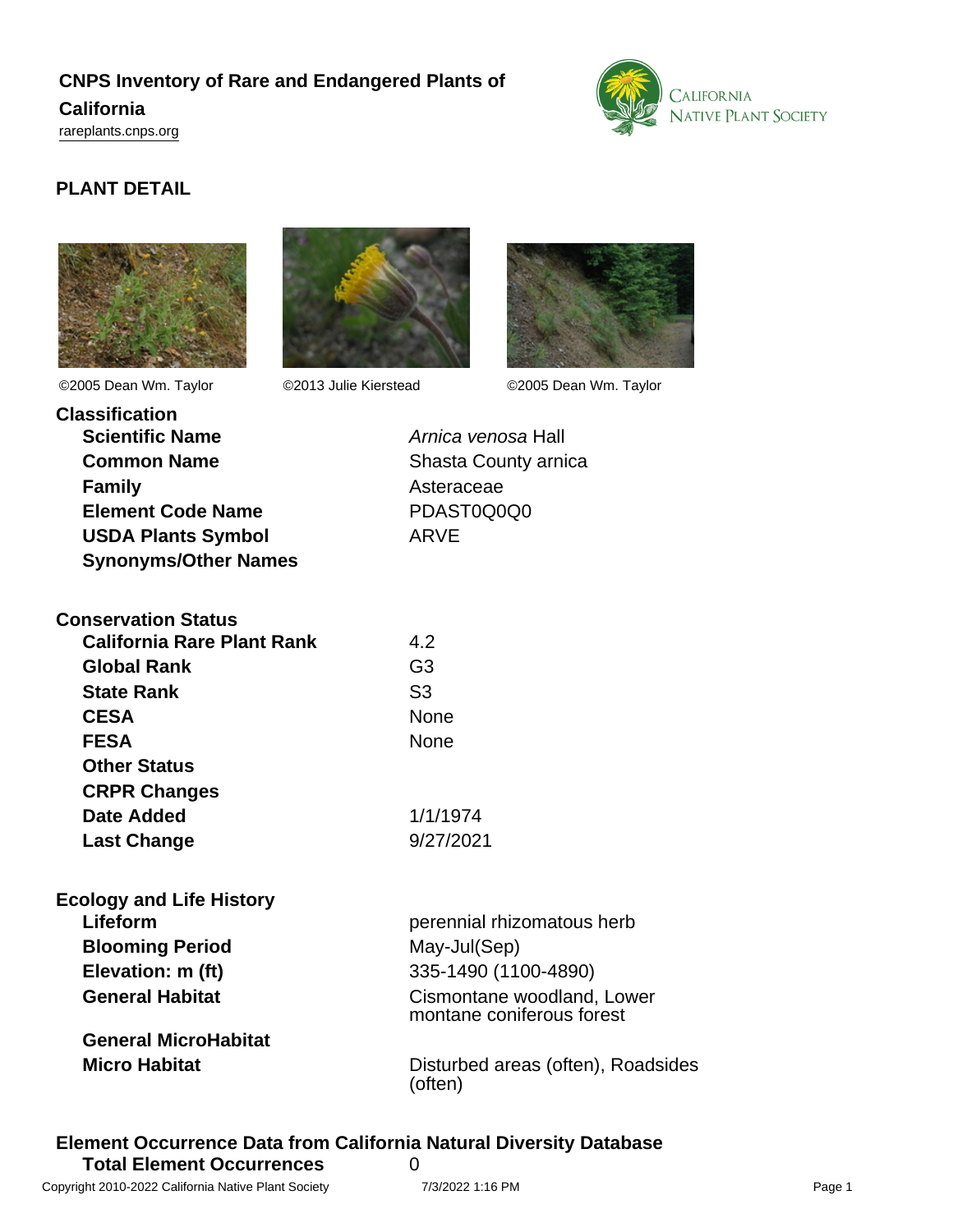## **Element Occurrence Ranks**

| Excellent (A)              |  |
|----------------------------|--|
| Good (B)                   |  |
| Fair (C)                   |  |
| Poor (D)                   |  |
| None $(X)$                 |  |
| Unknown (U)                |  |
| <b>Occurrence Status</b>   |  |
| Historical, $> 20$ years   |  |
| Recent, $<$ 20 years       |  |
| <b>Presence</b>            |  |
| <b>Presumed Extant</b>     |  |
| <b>Possibly Extirpated</b> |  |
| <b>Presumed Extirpated</b> |  |

## **Location**

**CA Endemic** Yes

## **Counties**

Shasta (SHA), Trinity (TRI)

#### **States**

California (CA)

#### **Quads**

Bohemotash Mtn. (4012274), Bollibokka Mtn. (4012282), Carrville (4112216), Chicken Hawk Hill (4112214), Covington Mill (4012287), Damnation Peak (4012285), Dunsmuir (4112223), French Gulch (4012266), Girard Ridge (4112222), Hanland Peak (4012283), Igo (4012255), Lamoine (4012284), Minnesota Mtn. (4012272), Mumbo Basin (4112225), O'Brien (4012273), Papoose Creek (4012276), Platina (4012238), Project City (4012263), Schell Mtn. (4012275), Shasta Dam (4012264), Shoeinhorse Mtn. (4112211), Tangle Blue Lake (4112226), Tombstone Mtn. (4112213), Trinity Center (4012286), Trinity Dam (4012277), Whiskeytown (4012265), Whisky Bill Peak (4112215), Ycatapom Peak (4112217), Yellowjacket Mtn. (4112212)

#### **Notes**

Definitions of codes preceding a county and/or quad:

\* Presumed extirpated

(\*) Possibly extirpated

Species may be present in other areas where conditions are favorable. These data should NOT be substituted for pre-project review or for on-site surveys.

## **General Notes**

Threatened by logging. Possibly threatened by grazing and vehicles. Some plants seem intermediate to A. discoidea.

## **Distribution**